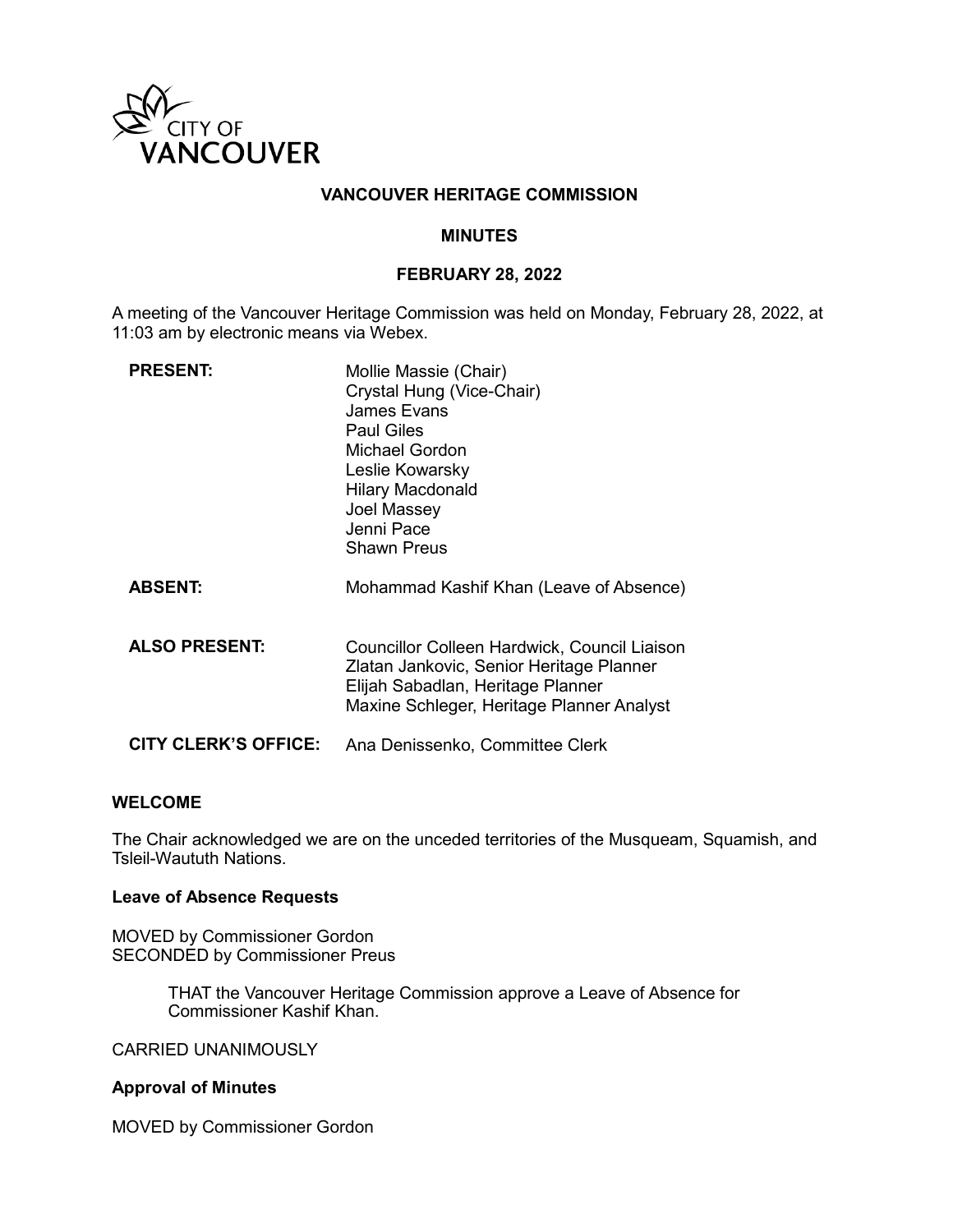### SECONDED by Commissioner Pace

THAT the Vancouver Heritage Commission approve the Minutes from the meeting of Monday, January 31, 2022, as amended.

CARRIED UNANIMOUSLY

# **1. 2014 West 15th Avenue - Morrison Residence – Heritage Designation (VHR-B) - DP-2021-00970**

Staff: Elijah Sabadlan, Heritage Planner Shadi Sajjad, Development Planner

Applicant: Ahmad Mahlooji, Pavilion Ventures Sheridan MacRae, Metric Architecture Brandon Todd, Metric Architecture Julie Schueck, Schueck Heritage Consulting

Elijah Sabadlan provided a presentation and subsequently responded to questions and comments.

Julie Schueck provided the historic context, description, current photos of the Morrison Residence, and the proposed restoration plan. Following the presentation, Julie Schueck, Sheridan MacRae, and Brandon Todd responded to Commissioners' questions and comments.

Following discussion, it was

MOVED by Commissioner Massey SECONDED by Commissioner Evans

> WHEREAS The Morrison Residence is an historic 1912 two-storey Craftsman Style house listed on the Vancouver Heritage Register in "B" evaluation category, and is located at 2014 West 15th Avenue in the historic "Talton Place" neighborhood of Kitsilano; and

> WHEREAS Its owners wish to alter, add, and convert this existing heritage building (VHR-B) from one-family dwelling to a multiple conversion dwelling (three-dwelling units) with infill, with zoning applicable as RT-8 as contemplated in the Development Permit application; and

WHEREAS the owners are proposing the restoration and the designation of the exterior and structure of the Morrison Residence;

THEREFORE BE IT RESOLVED THAT the Vancouver Heritage Commission supports the Heritage Conservation Plan, in particular:

• Proposed alterations to the heritage buildings (relocation, selective demolition, and proposed additions);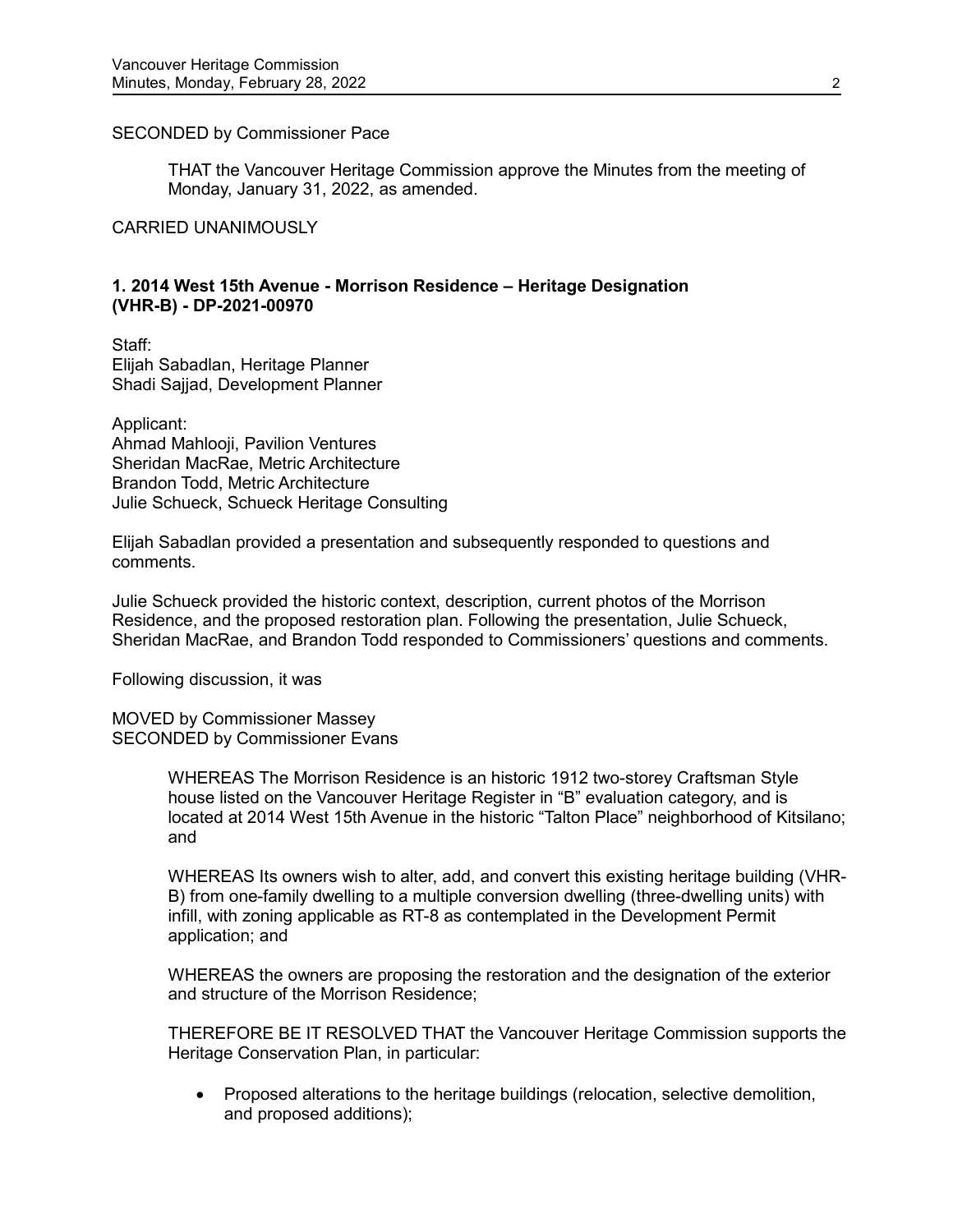- Compatibility of the proposed addition to the heritage buildings, as well as the compatibility of the proposed infill at the rear of the site;
- Proposed level of structural retention, authenticity, and integrity of characterdefining elements; and

FURTHER THAT the Vancouver Heritage Commission supports the Heritage designation of the exterior and structure of the Morrison Residence, in exchange for bonus density of up to 10%; and

FURTHER THAT the Vancouver Heritage Commission requests further design development on the following matters:

- Consider potential reuse of the existing materials on the front wall of the house under the front deck, only if the materials are salvageable;
- Clear labelling of the retained and refurbished posts, brackets, timbering, facia, bargeboards, wood detailing, and soffits;
- Further design development of the main level façade, the French doors in particular;
- Ensure that the stone-retaining wall shared with its west neighbour (2024 West 15<sup>th</sup> Avenue) is refurbished, and that this stone-retaining wall and photographs of its current state be added to the list of character-defining elements (CDEs) listed in the Statement of Significance report.

# CARRIED UNANIMOUSLY

**2. 2048 Pandora St. - Cooper Cottage, (VHR-B) 2054 Pandora St - Mah House, (VHR-C potential) Rehabilitation of two residential heritage buildings DP-2020-00902**

Staff: Elijah Sabadlan, Heritage Planner Ji-Taek Park, Development Planner

Applicant: Rick Michaels Zubin Billimoria, DF Architecture John Atkin, John Atkin History & Research

Elijah Sabadlan provided a presentation and introduced the applicant team.

Zubin Billimoria, John Atkin, and Rick Michaels provided the retention plan of both houses and subsequently responded to questions and comments.

Following discussion, it was

MOVED by Commissioner Gordon SECONDED by Commissioner Giles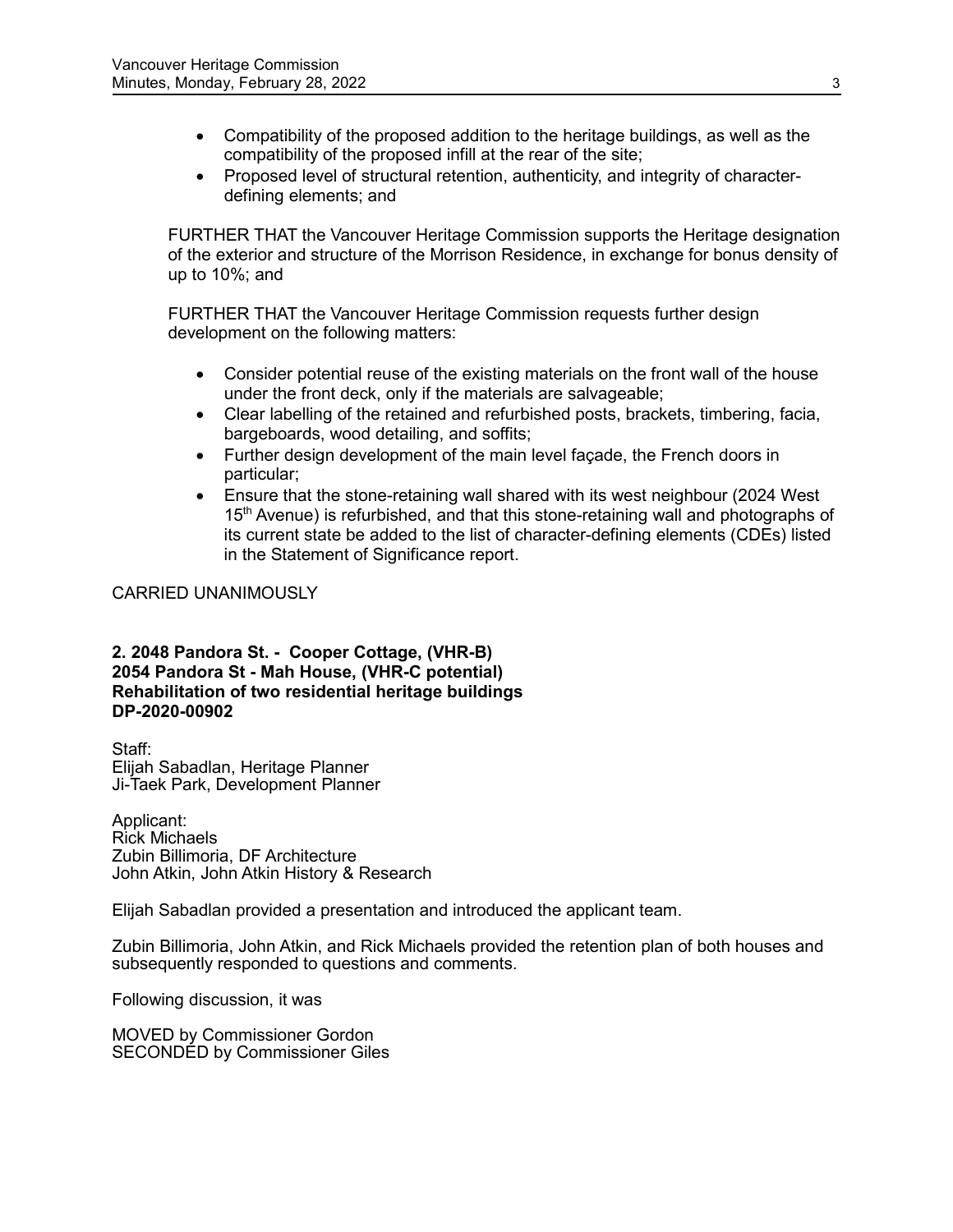WHEREAS the Cooper Cottage is an historic 1906 building listed on the Vancouver Heritage Register as a "B", and is located at 2048 Pandora Street in the RM-3A zone of the Grandview - Woodland neighborhood of Vancouver; and

WHEREAS the Mah House is an historic 1908 building with "C" potential for the Vancouver Heritage Register, and is located at 2054 Pandora Street in the RM-3A zone of the Grandview - Woodland neighborhood of Vancouver; and

WHEREAS despite numerous alterations over the years, both residential buildings retain the integrity of their original form, scale and massing; and

WHEREAS the applicant is seeking heritage provisions in exchange for the addition of Mah House to the Vancouver Heritage Register, and for the conservation and protection of the two heritage buildings through a Restoration Covenant that will be registered on title.

THEREFORE BE IT RESOLVED THAT the Vancouver Heritage Commission **supports**  the Heritage Conservation Plan, in particular:

• Proposed alterations to the heritage buildings (relocation, selective demolition, and proposed additions);

FURTHER THAT the Vancouver Heritage Commission **supports** the Heritage Conservation Plan, in particular:

• Compatibility of the proposed addition to the heritage buildings, as well as the compatibility of the proposed infill at the rear of the site;

FURTHER THAT the Vancouver Heritage Commission **supports** the Heritage Conservation Plan, in particular:

• Proposed level of structural retention, authenticity, and integrity of characterdefining elements

FURTHER THAT the Vancouver Heritage Commission **supports** the relaxations sought by the applicant through appropriate conservation scope of work (consistent with Standard and Guidelines), and secured by a restoration covenant to be registered on title to the property.

FURTHER THAT the Vancouver Heritage Commission requests further design development on the following matters:

- Pursue only selected demolition and thereby retain the Cooper Cottage's three principal facades.
- The entry stairs to the Mah House be historically appropriate and compatible.<br>• Further develop the architectural language and relationship of the Mah House
- Further develop the architectural language and relationship of the Mah House addition and new infill structures relate to the heritage house in terms of architectural language, the materials, proportions and character

## CARRIED UNANIMOUSLY

**3. Statement of Significance and Vancouver Heritage Register Subcommittee Report**